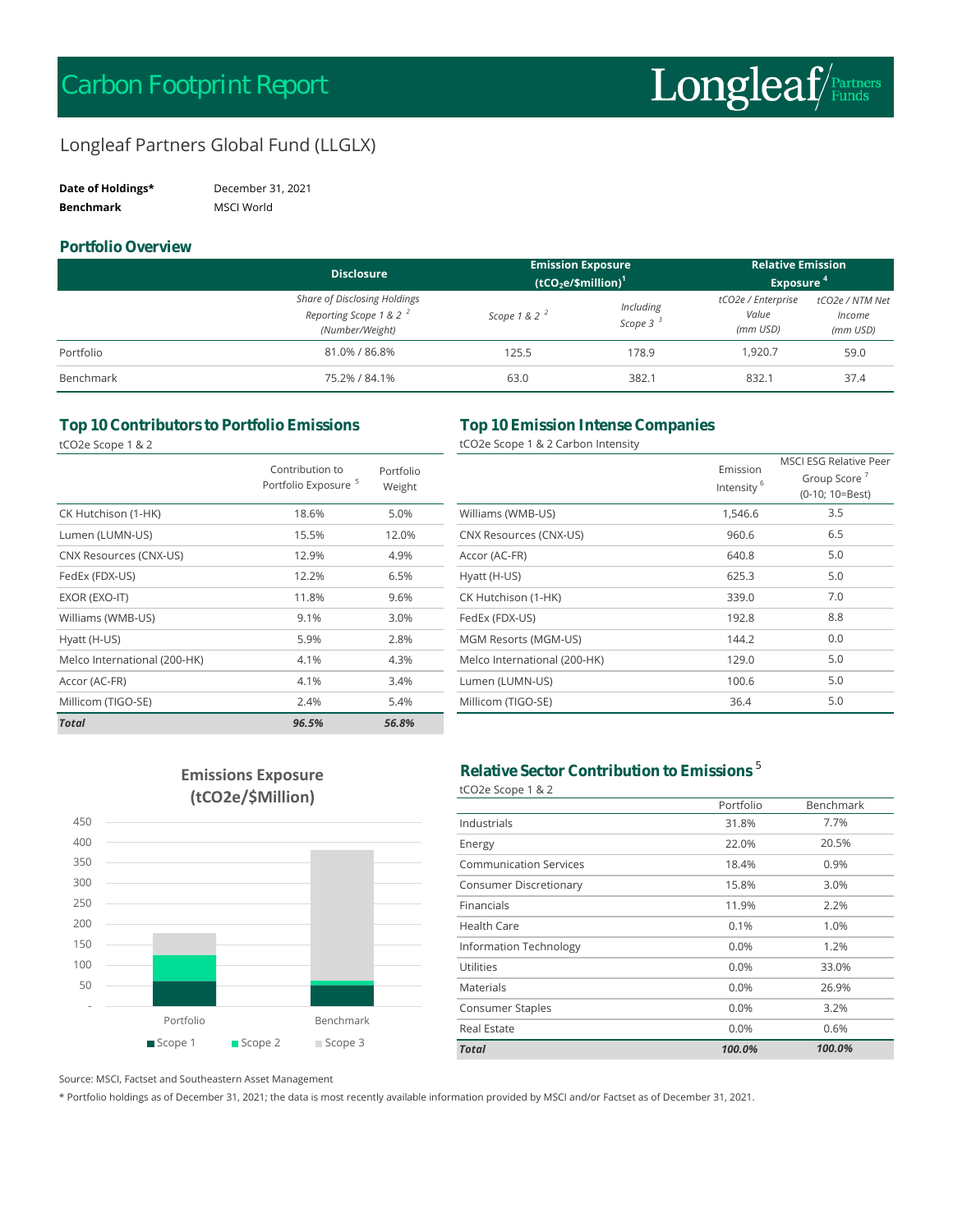# *Carbon Footprint Report Continued*

|                        | Southeastern                           |                                    |                          |                                                                                                                                                                                                                                                                                                                                                                                                                                                                                                                                                                                                                        |  |  |
|------------------------|----------------------------------------|------------------------------------|--------------------------|------------------------------------------------------------------------------------------------------------------------------------------------------------------------------------------------------------------------------------------------------------------------------------------------------------------------------------------------------------------------------------------------------------------------------------------------------------------------------------------------------------------------------------------------------------------------------------------------------------------------|--|--|
| Company                | Type of Scope<br>Reported <sup>8</sup> | Engaged on<br>Climate<br>Reporting | Date Engagement<br>Began | <b>Engagement Progress</b>                                                                                                                                                                                                                                                                                                                                                                                                                                                                                                                                                                                             |  |  |
| Lumen (LUMN-US)        | 1,283                                  | No                                 | ÷.                       | We are highly engaged on multiple matters, but haven't needed<br>to engage on carbon reporting. Scope 1, 2 & 3 reporting, CDP<br>disclosure, TCFD and SASB compliant. Science-based targets<br>(SBT) to reduce Scope 1/2 by 18% and Scope 3 by 10% by 2025.                                                                                                                                                                                                                                                                                                                                                            |  |  |
| EXOR (EXO-IT)          | 1&2                                    | No                                 |                          | We have not engaged specifically on "E" reporting to date but<br>have cheered on improvements and are beginning to engage on<br>Scope 3 disclosure in 2022. Reports scope 1 & 2; received "E"<br>score upgrade by MSCI ESG (from 4.1 to 9.4). CNH scores highly<br>on E initiatives and reporting, Ferrari is above average vs.<br>industry peers. Stellantis is improving. Company is targeting a<br>30% reduction in energy consumption per production unit by<br>2030 and has set specific "E" targets of reductions/net zero<br>policies for CNH, Ferrari and The Economist and committed to<br>measuring Scope 3. |  |  |
| FedEx (FDX-US)         | 1,283                                  | Yes                                | 1Q13                     | Reports scope 1, 2 &3; CDP disclosure; meets TCFD and SASB<br>standards and committed to Carbon Neutrality by 2040 with<br>clear near-term goals (vehicle electrification, sustainable fuels,<br>fuel conservation and aircraft modernization, sustainable<br>facilities, natural carbon sequestration). We are directly engaged<br>regarding carbon capture through regenerative farming.                                                                                                                                                                                                                             |  |  |
| GE (GE-US)             | 1, 2 & 3                               | Yes                                | 1Q20                     | Reports scope 1, 2 & 3; CDP disclosure; CA100+ and direct<br>engagement: announced carbon neutral by 2030 commitment in<br>2020; in May 2021, supported shareholder resolution for setting<br>near-term goals and scope 3 transparency.                                                                                                                                                                                                                                                                                                                                                                                |  |  |
| Discovery (DISCA-US)   | Non-Reporting                          | Yes                                | 4Q21                     | Company tracks internally but have not publicly reported. We<br>are engaged with the company on reporting its carbon<br>emissions. The company has purchased both RECs and carbon<br>offsets to account for 100% of Scope 1 & 2 emissions, and<br>certain Scope 3 emissions, achieving carbon neutrality and<br>committed to achieving this goal annually going forward.                                                                                                                                                                                                                                               |  |  |
| Millicom (TIGO-SE)     | 1, 2 & 3                               | No                                 |                          | We are engaged on other matters but haven't needed to engage<br>on carbon reporting. Reports scope 1, 2 & 3; CDP disclosure;<br>meets TCFD standards; committed to net-zero by 2050 with near-<br>term SBT by 2022. AA MSCI ESG ratings with 10/10 "E" score.                                                                                                                                                                                                                                                                                                                                                          |  |  |
| IAC (IAC-US)           | 1, 2 & 3                               | Yes                                | 4Q21                     | Scope 1, 2 & 3, reported emissions for first time setting a<br>baseline and committed to being carbon neutral in 2021. We<br>have not yet engaged with the company at this new position but<br>have engaged with MSCI ESG which shows them as non-<br>reporting, yet the company has reported in their most recent<br>annual sustainability report. This should be reflected in 2022, as<br>a result of our engagement.                                                                                                                                                                                                |  |  |
| Prosus (PRX-NL)        | 1, 2 & 3                               | Yes                                | 2Q21                     | Reports scope 1, 2 & 3, scope 3 was added in 2021; CDP<br>disclosure; recently joined UN Global Compact. Scope 1 & 2<br>carbon neutral at corporate-office level (via offsetting). Scope 1<br>& 2 net zero operations goal by 2022. Committed to multi-year<br>decarbonization targets by 2022.                                                                                                                                                                                                                                                                                                                        |  |  |
| CK Hutchison (1-HK)    | 1&2                                    | Yes                                | 4Q19                     | Engaged to improve MSCI ESG rating (primarily S & G). 2Q21<br>issued 2020 Sustainability report with stated goals to meet TCFD<br>standards and disclose Scope 3 in 2021. Company has<br>committed to reduce GHG emissions (scope 1 and 2) by 40% by<br>2030.                                                                                                                                                                                                                                                                                                                                                          |  |  |
| CNX Resources (CNX-US) | 1, 2 & 3                               | Yes                                | <b>1Q18</b>              | Reports scope 1, 2 & 3; and released an updated corporate<br>responsibility report that meets TCFD standards and details<br>progressive carbon capture efforts to offset scope 1&2<br>emissions. Encouraging detailed scope 3 reporting and<br>additional near-term, science-based emissions reduction targets.<br>Named a 2021 Energy ESG Top Performer by Hart Energy.                                                                                                                                                                                                                                               |  |  |

*See Next Page for Important Disclosures and Definitiions*